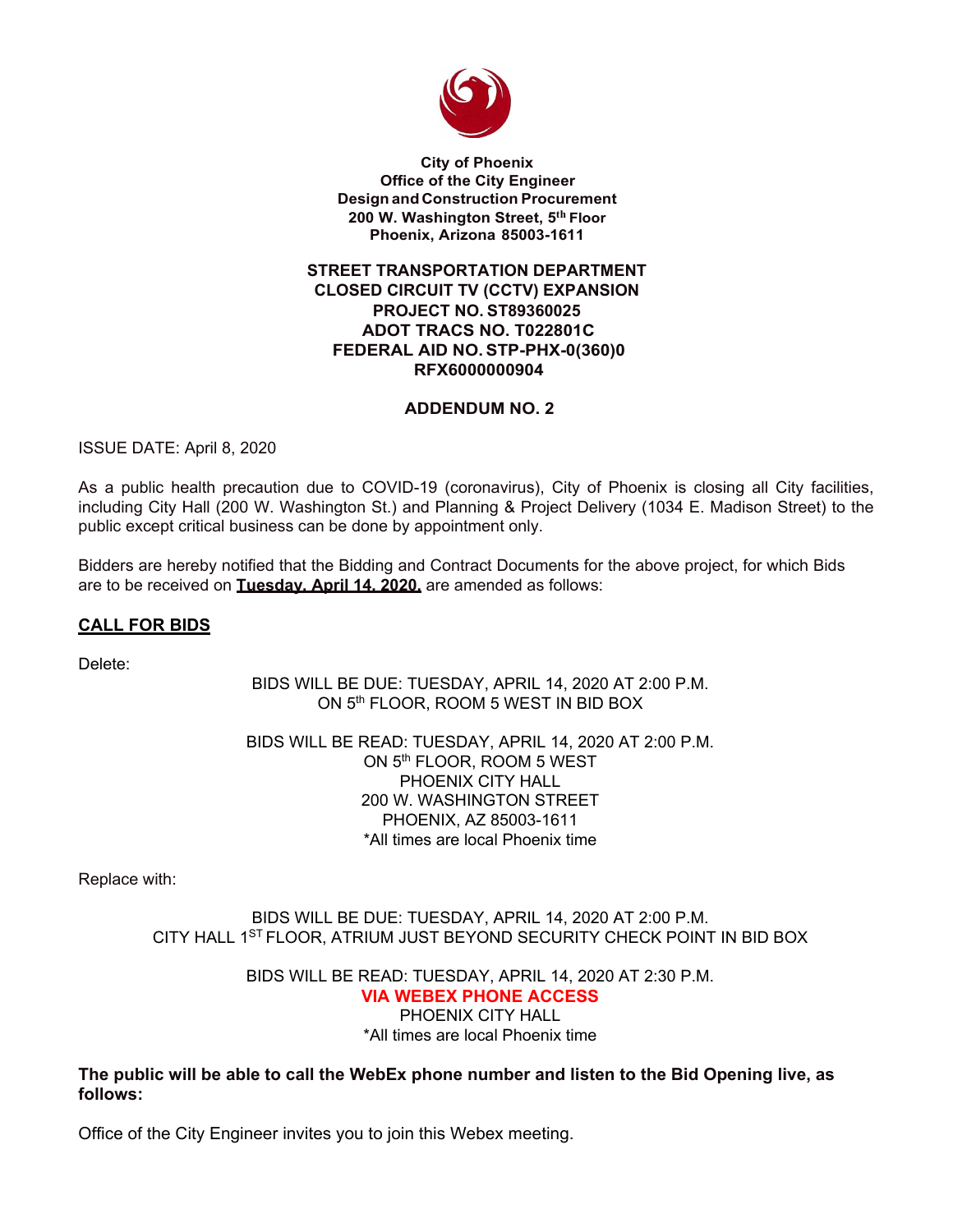Meeting number (access code): 287 499 885

Meeting password: PvFHqkBH745

Tuesday, April 14, 2020 2:30 pm | (UTC-07:00) Arizona | 1 hr

Join meeting [cityofphoenix.webex.com]

Join by phone Tap to call in from a mobile device (attendees only) +1-415-655-0001 US Toll Global call-in numbers [cityofphoenix.webex.com]

Join from a video system or application Dial 287499885@cityofphoenix.webex.com

You can also dial 173.243.2.68 and enter your meeting number.

Join using Microsoft Lync or Microsoft Skype for Business Dial 287499885.cityofphoenix@lync.webex.com

Need help? Go to http://help.webex.com [help.webex.com]

### **SECTION I – INFORMATIVE**

#### **SPECIAL PROVISIONS**

1. Page S.P. 21, under subsection 401.3 TYPE OF POLES, replace 474.3.5 FINISH with the following:

"474.3.5 FINISH: Pole shafts, mast arms, extensions, and luminaire mast arms shall be finished with a 2.5 mil powder coat. The intent of the project is to match the existing color used for the existing traffic signals at each intersection. Prior to fabrication, the contractor shall submit the proposed color to be used at each intersection for confirmation by the Traffic Signal Shop. The visual appearance of the finish shall be uniform. Discoloration of the finish such as dark areas, dark streaks, dark rings, or transportation handling marks, which are considered excessive by the Engineer, shall not be allowed. Pole shafts, mast arms, and luminaire mast arms that have a finish unacceptable to the Engineer shall either be repaired or replaced to the satisfaction of the Engineer at no additional cost to the Department."

### **SECTION II – SUBMITTALS**

#### **BID PROPOSAL**

1. The Bid Proposal Pages P-2 through P-4, revised on 04/08/2020, supersede previous issued Bid Proposal P-2 through P-4, and must be completed and submitted with the final bid. New and altered Bid Items are marked with a start \*.

Revise Description of Bid Item No. 11 to M4741023 - 20' Extension for LM Pole

#### **NOTE: Bidders must acknowledge receipt of this Addendum by listing the number and date, where provided, on the PROPOSAL P.-1**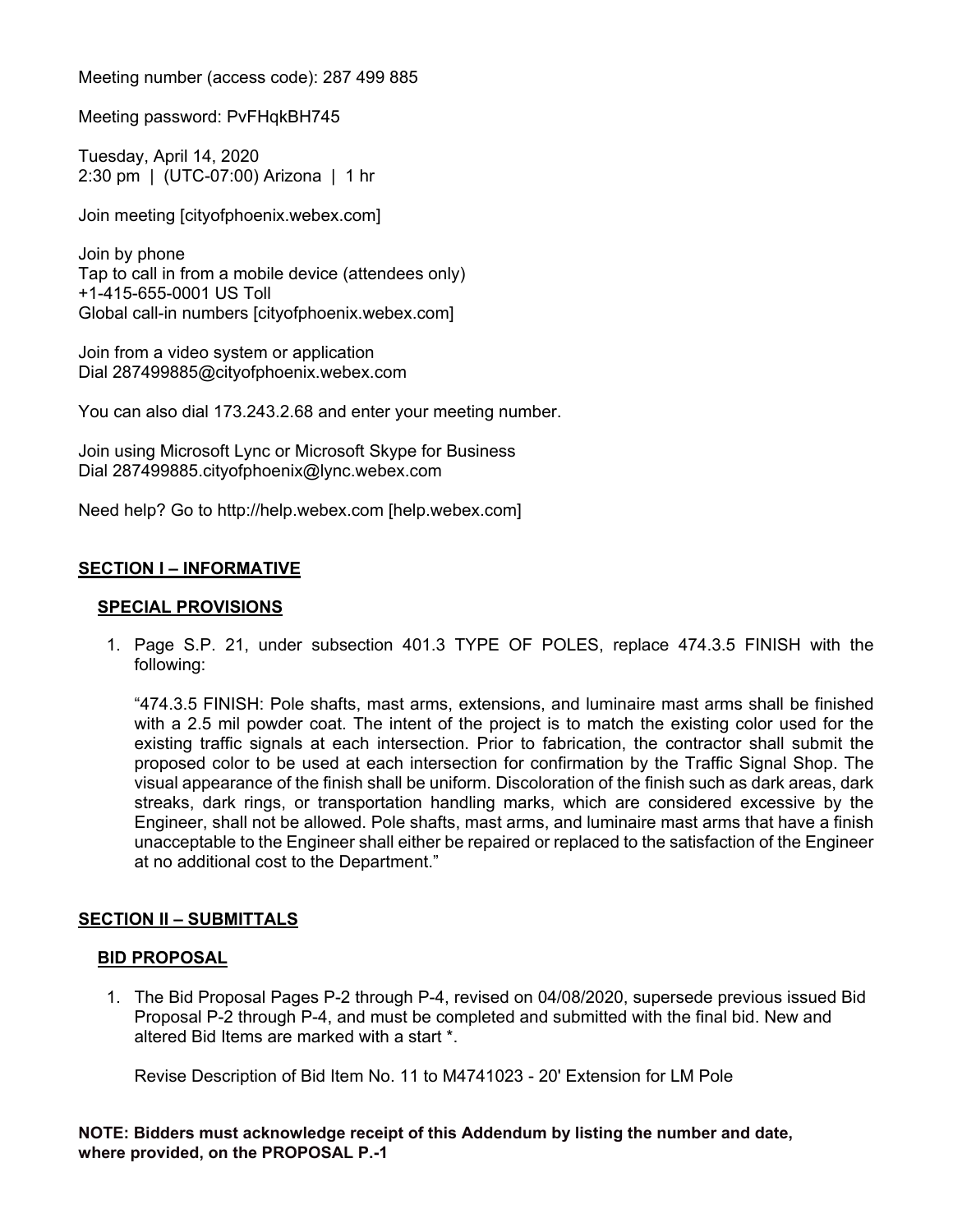## **END OF ADDENDUM**

Jose M. Rodriguez, PE Civil<br>Engineer III **Street Transportation Department** 

**ENGINEER'S SEAL** 



 $\mathcal{L}_{\mathbf{z}}$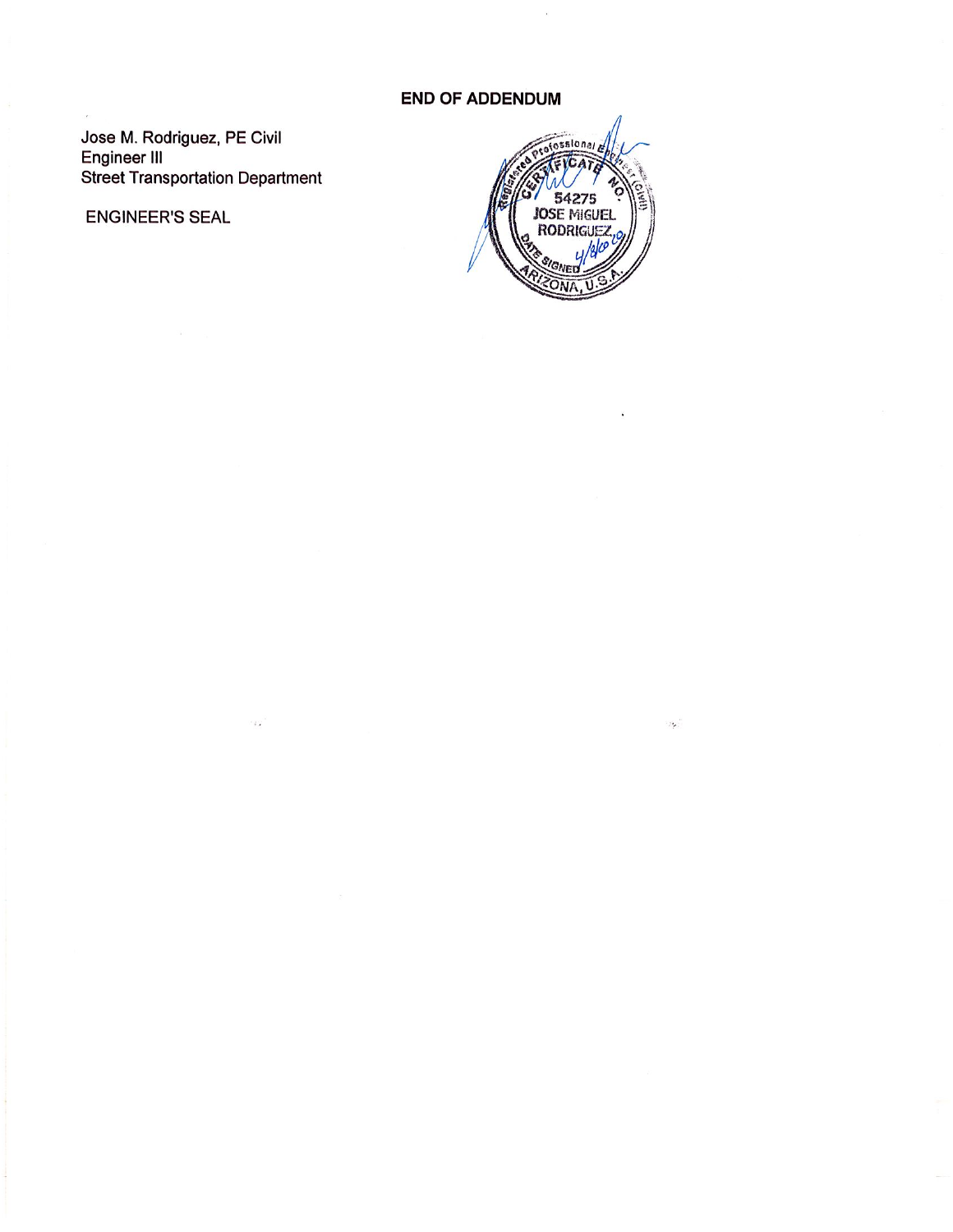# City of Phoenix BID PROPOSAL

## **CCTV Expansion Project No: ST89360025 Federal Aid Project No.: STP-PHX-0(360)D ADOT TRACS NO.: T022801C**

| Item No.                   | <b>Description</b>                                                  | Unit         | Quantity | <b>Unit Price</b> | <b>Total</b> |
|----------------------------|---------------------------------------------------------------------|--------------|----------|-------------------|--------------|
| M1042005                   | Allowance for Extra Work                                            | <b>Allow</b> | 1.00     | \$100,000.00      | \$100,000.00 |
| $\overline{2}$<br>M1058000 | <b>Construction Surveying And Layout</b>                            | Lump Sum     | 1.00     |                   |              |
| $\overline{3}$<br>M1058002 | 2-Person Survey Party Contingent Item                               | Hour         | 8.00     |                   |              |
| $\overline{4}$<br>M3500312 | Miscellaneous Removal and Other Work                                | Lump Sum     | 1.00     |                   |              |
| $\overline{5}$<br>M3600356 | Furnish and Install Fiber Optic System                              | Each         | 59.00    |                   |              |
| $\overline{6}$<br>M4012000 | <b>Traffic Control Devices</b>                                      | Lump Sum     | 1.00     |                   |              |
| $\overline{7}$<br>M4013000 | Allowance for Uniformed, Off-duty Law<br><b>Enforcement Officer</b> | Allow        | 1.00     | \$140,000.00      | \$140,000.00 |
| 8<br>M4711001              | 2" SCH 40 PVC Conduit Under Existing<br>Pavement                    | Lin. Ft.     | 180.00   |                   |              |
| $\overline{9}$<br>M4721003 | Foundation for Type LM Signal Pole                                  | Each         | 14.00    |                   |              |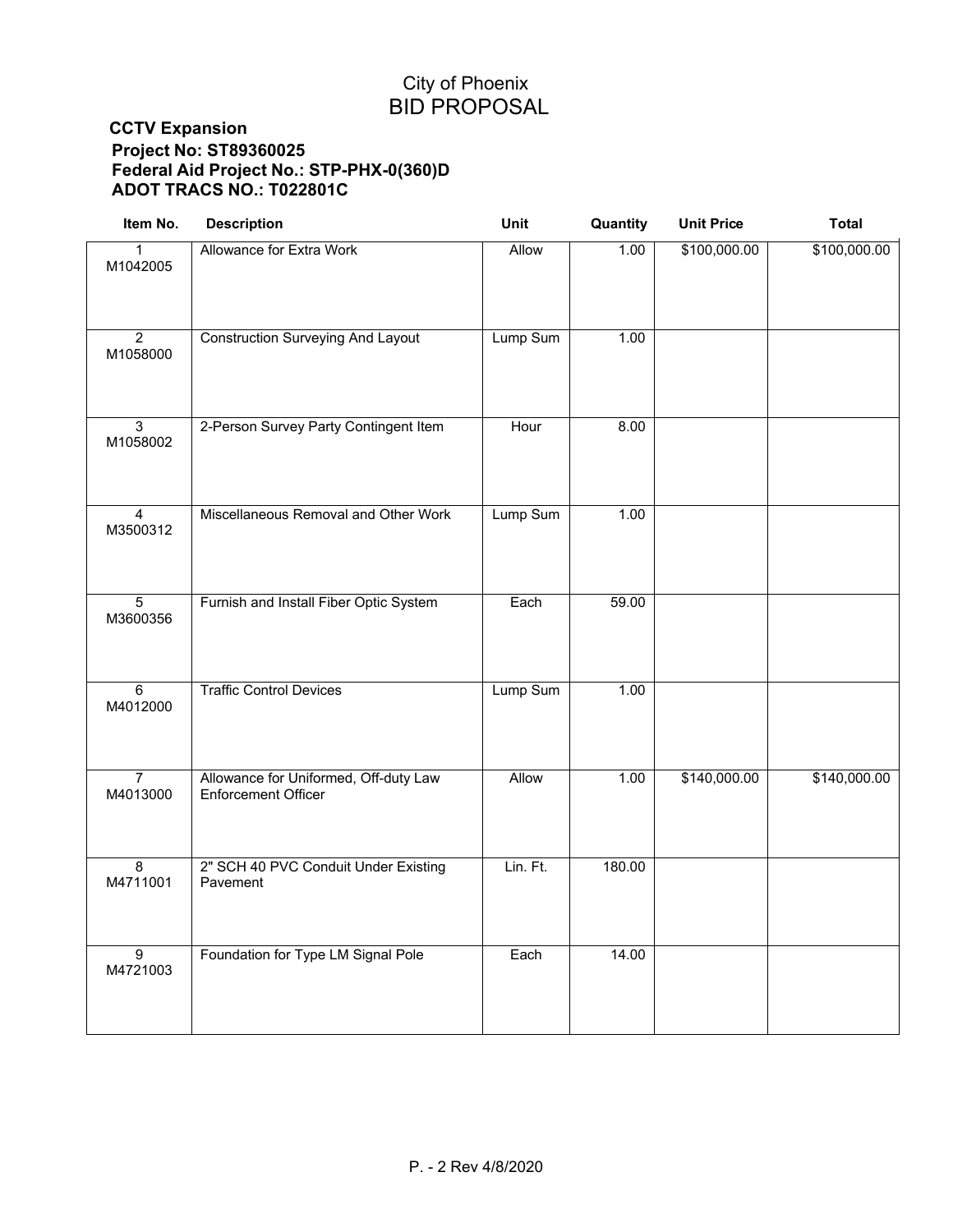# City of Phoenix BID PROPOSAL

## **CCTV Expansion Project No: ST89360025 Federal Aid Project No.: STP-PHX-0(360)D ADOT TRACS NO.: T022801C**

| Item No.                    | <b>Description</b>                                     | Unit     | Quantity  | <b>Unit Price</b> | <b>Total</b> |
|-----------------------------|--------------------------------------------------------|----------|-----------|-------------------|--------------|
| 10<br>M4741003              | Type LM Signal Pole                                    | Each     | 14.00     |                   |              |
| $11*$<br>M4741023           | 20' Extension for LM Pole                              | Each     | 15.00     |                   |              |
| 12<br>M4741016              | Luminaire Mast Arm                                     | Each     | 10.00     |                   |              |
| 13<br>M4771001              | <b>LED Traffic Signal Luminaire</b>                    | Each     | 10.00     |                   |              |
| $\overline{14}$<br>M4784002 | <b>CCTV Cable</b>                                      | Lin. Ft. | 10,820.00 |                   |              |
| 15<br>M4786001              | All Conductors, Cables, & Splicing per<br>intersection | Each     | 14.00     |                   |              |
| 16<br>M4791001              | Removal of Signal Pole Type "A"                        | Each     | 9.00      |                   |              |
| $\overline{17}$<br>M4793001 | Removal of Traffic Signal Pole Foundations             | Each     | 9.00      |                   |              |
| 18<br>M4794002              | Relocate Traffic Signal Equipment to new<br>Pole       | Each     | 9.00      |                   |              |